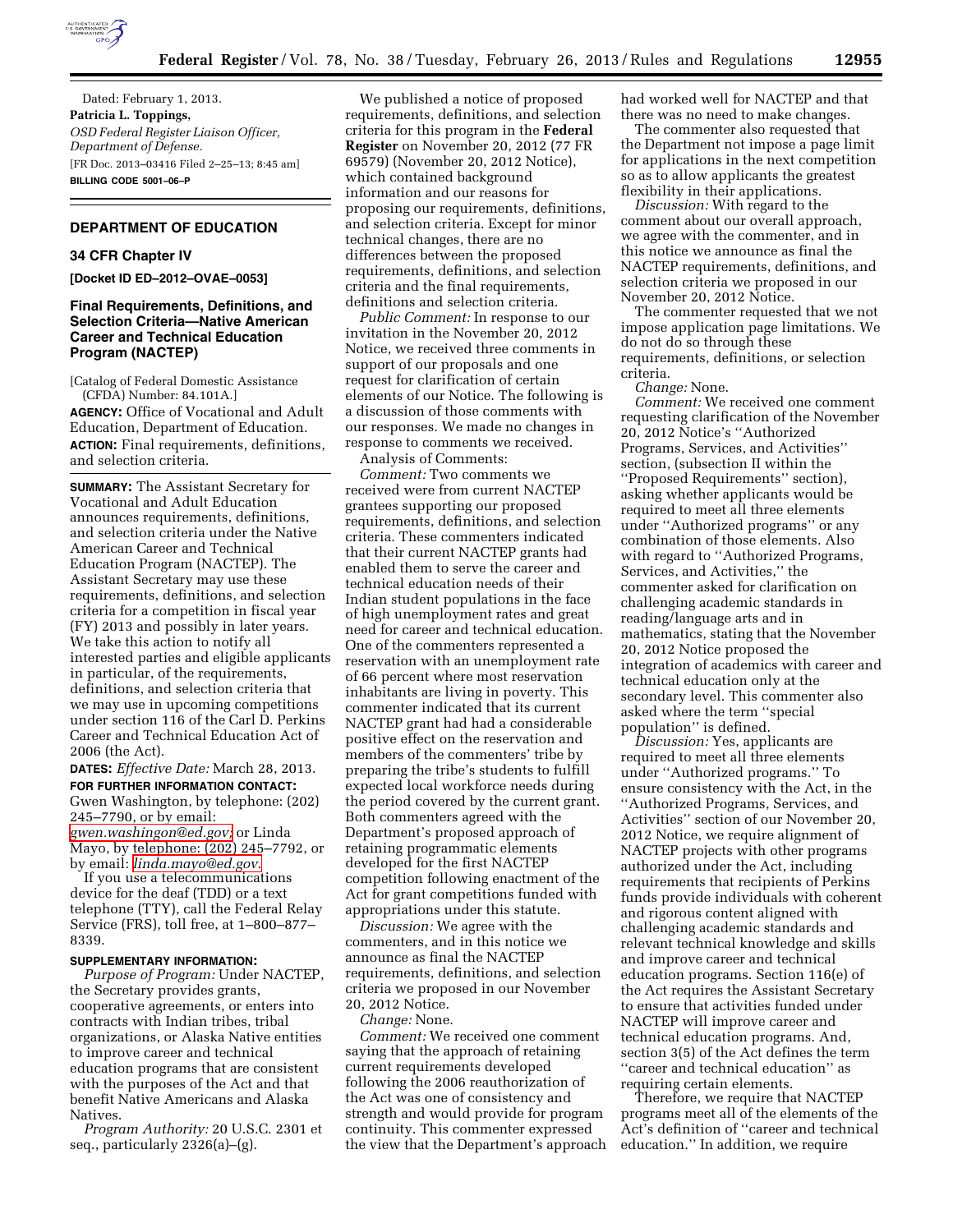NACTEP programs with CTE at the secondary level provide individuals with coherent and rigorous academic curriculum aligned with challenging academic content standards and student academic achievement standards in reading or language arts and in mathematics that the State in which the applicant is located has established under the Elementary and Secondary Education Act of 1965, as amended (20 U.S.C. 6301 et seq.) (ESEA). Also, projects must develop new programs, services, or activities or improve or expand on existing programs, services, or activities that are consistent with the purposes of the Act, and must fund, by which we meant support, career and technical education programs, services, or activities that are entirely new, would improve or expand existing career and technical education programs, or would inherently improve career and technical education. We provided a note to explain what we meant by a program, service or activity that ''inherently improves'' career and technical education.

By identifying these program elements in detail, we intend to clearly identify those programmatic elements that NACTEP applicants would be required to include and address in their applications and in their proposed projects, to fully reflect NACTEP program requirements of section 116 and, where appropriate, of the broader Act.

As to the commenter's second request for clarification, in addition to the elements we are requiring for all NACTEP-funded programs, we are requiring that NACTEP programs with CTE at the secondary level, provide individuals with coherent and rigorous academic curriculum aligned with challenging academic content standards and student academic achievement standards in reading or language arts and in mathematics that the State in which the applicant is located has established under the ESEA.

Based on the Act's definition of ''career and technical education,'', we are requiring that all programs, activities, or services funded under NACTEP provide coherent sequences of courses including organized educational activities that include competencybased applied learning that contributes to the academic knowledge, higherorder reasoning and problem-solving skills, work attitudes, general employability skills, technical skills, and occupation-specific skills, and knowledge of all aspects of an industry, including entrepreneurship, of an individual. Contrary to the commenter's conclusion on this point, our proposed

requirement for competency-based applied learning referred broadly to authorized activities and included career and technical education activities at postsecondary level.

As to the commenter's third request for clarification, we did not define the term ''special populations'' in our November 20, 2012 Notice because this term is defined in the section 3(29) of the Act. As we indicated in the Notice, we did not intend to include in our November 20, 2012 Notice, nor were seeking public comment on, statutory requirements or definitions.

Note that we changed the introductory paragraph in section II of the requirements to more accurately reflect the definition of ''career and technical education'' in section 3(5) of the Act.

*Change:* We changed the introductory paragraph in section II of the requirements from stating we announce the requirements ''to align NACTEP with other authorized programs that require recipients of funds under the Act to develop challenging academic standards and improve career and technical education'' to specify that we announce the requirements ''to align NACTEP with other authorized programs that require recipients of funds under the Act to provide coherent and rigorous content aligned with challenging academic standards and improve career and technical education programs.''

*Comment:* None.

*Discussion:* We inadvertently left out the word ''race'' in paragraph (e)(1) of the proposed selection criteria. We correct this omission in the final selection criteria. Change: With the addition of the word, "race," paragraph (e)(1) now reads, ''the extent to which the applicant encourages applications for employment from persons who are members of groups that have traditionally been underrepresented based on race, color, national origin, gender, age, or disability.''

*Final Requirements, Definitions, and Selection Criteria:* 

*Final Requirements:* 

#### **I. Demonstration of Eligibility**

(a) The Assistant Secretary for Vocational and Adult Education announces that an eligible applicant (as determined by the Act) must include documentation in its application showing that it and, if appropriate, its consortium members, are eligible to apply.

(b) As defined in the Indian Self-Determination and Education Assistance Act (ISDEA) (25 U.S.C. 450b(l)), the term ''tribal organization''

means the recognized governing body of any Indian tribe; any legally established organization of Indians which is controlled, sanctioned, or chartered by such governing body or which is democratically elected by the adult members of the Indian community to be served by such organization and which includes the maximum participation of Indians in all phases of its activities: provided, that in any case where a contract is let or grant made to an organization to perform services benefiting more than one Indian tribe, the approval of each such Indian tribe shall be a prerequisite to the letting or making of such contract or grant. In accordance with this statutory definition, any tribal organization proposing to provide NACTEP services for the benefit of more than one Indian tribe must first obtain the approval of each Indian tribe it proposes to serve and must submit documentation of such approval with its NACTEP application and that documentation of tribal approval is a prerequisite to the awarding of a NACTEP grant to any tribal organization proposing to serve more than one Indian tribe.

### **II. Authorized Programs, Services, and Activities**

Consistent with the Act, the Assistant Secretary for Vocational and Adult Education announces the following requirements, to align NACTEP with other authorized programs that require recipients of funds under the Act to provide coherent and rigorous content aligned with challenging academic standards and improve career and technical education programs.

(a) *Authorized programs.* Section 116(e) of the Act requires the Secretary to ensure that activities funded under NACTEP ''will improve career and technical education programs'' (20 U.S.C. 2326(e)). Therefore, under NACTEP the Assistant Secretary will award grants to carry out projects that—

(1) Propose organized educational activities offering a sequence of courses that—

(i) Provide individuals with coherent and rigorous content aligned with challenging academic standards and relevant technical knowledge and skills needed to prepare for further education and careers in current or emerging professions;

(ii) Provide technical skill proficiency, an industry-recognized credential, a certificate, or an associate degree; and

(iii) Include competency-based applied learning that contributes to the academic knowledge, higher-order reasoning and problem-solving skills,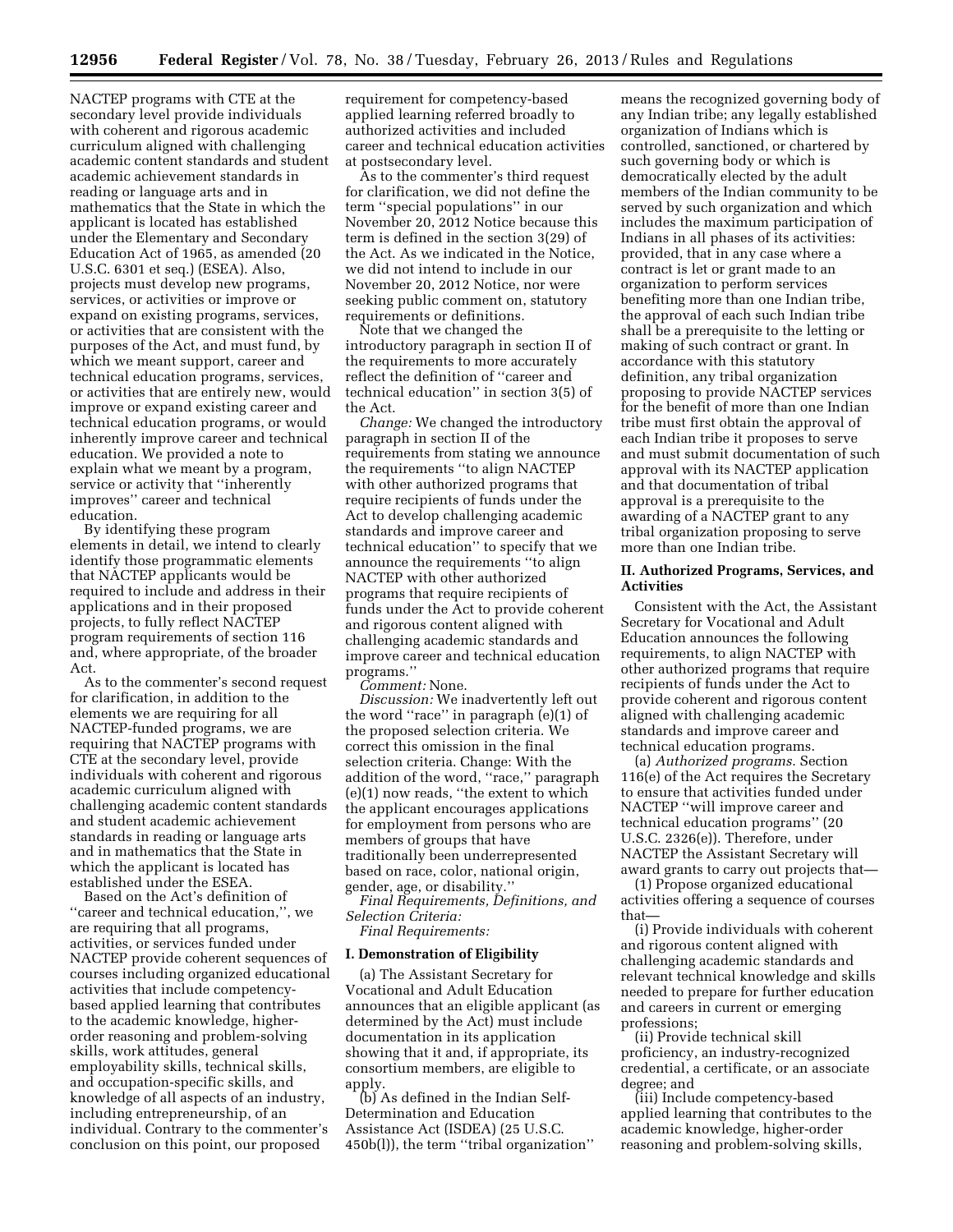work attitudes, general employability skills, technical skills, and occupationspecific skills, and knowledge of all aspects of an industry, including entrepreneurship, of an individual. Projects may include prerequisite courses (other than remedial courses) that meet the definitional requirements of section 3(5) of the Act. (20 U.S.C. 2302(5)) In addition, at the secondary level, coherent and rigorous academic curriculum must be aligned with challenging academic content standards and student academic achievement standards in reading or language arts and in mathematics that the State in which the applicant is located has established under the ESEA. Contacts for State ESEA programs may be found on the Internet at: *[www.ed.gov/about/](http://www.ed.gov/about/contacts/state/index.html) [contacts/state/index.html.](http://www.ed.gov/about/contacts/state/index.html)* 

(2) Develop new programs, services, or activities or improve or expand existing programs, services, or activities that are consistent with the purposes of the Act. In other words, the Department will support "expansions" or ''improvements'' that include, but are not limited to, the expansion of effective programs or practices; upgrading of activities, equipment, or materials; increasing staff capacity; adoption of new technology; modification of curriculum; or implementation of new policies to improve program effectiveness and outcomes.

(3) Fund a career and technical education program, service, or activity that—

(i) Is a new program, service, or activity that was not provided by the applicant during the instructional term (a defined period, such as a semester, trimester, or quarter, within the academic year) that preceded the request for funding under NACTEP;

(ii) Will improve or expand an existing career and technical education program; or

(iii) Inherently improves career and technical education.

**Note:** A program, service, or activity ''inherently improves career and technical education'' if it—

(a) Develops new career and technical education programs of study that will be approved by the appropriate accreditation agency;

(b) Strengthens the rigor of the academic and career and technical components of funded programs;

(c) Uses curriculum that is aligned with industry-recognized standards and will result in students attaining industry-recognized credentials, certificates, or degrees;

(d) Integrates academics (other than remedial courses) with career and technical education programs through a coherent sequence of courses to ensure learning in the core academic and career and technical subjects;

(e) Links career and technical education at the secondary level with career and technical education at the postsecondary level and facilitates students' pursuit of a baccalaureate degree;

(f) Expands the scope, depth, and relevance of curriculum, especially content that provides students with a comprehensive understanding of all aspects of an industry and a variety of hands-on, job-specific experiences; and (g) Offers—

(1) Work-related experience, internships, cooperative education, school-based enterprises, entrepreneurship, community service learning, and job shadowing that are related to career and technical education programs;

(2) Coaching/mentoring, support services, and extra help for students after school, on weekends and/or during the summers, so they can meet higher standards;

(3) Career guidance and academic counseling for students participating in career and technical education programs;

(4) Placement services for students who have successfully completed career and technical education programs and attained a technical skill proficiency that is aligned with industry-recognized standards;

(5) Professional development programs for teachers, counselors, and administrators;

(6) Strong partnerships among grantees and local educational agencies, postsecondary institutions, community leaders, adult education providers, and, as appropriate, other entities, such as employers, labor organizations, parents, and local partnerships, to enable students to achieve State academic standards and career and technical skills;

(7) The use of student assessment and evaluation data to improve continually instruction and staff development with the goal of increasing student achievement in career and technical education programs; or

(8) Research, development, demonstration, dissemination, evaluation and assessment, capacitybuilding, and technical assistance, related to career and technical education programs.

(b) *Student stipends.* In accordance with section 116(c)(2) of the Act, a portion of an award under this program may be used to provide stipends (as defined in the Definitions section of this notice) to one or more students to help

meet the students' costs of participation in a NACTEP project. A grantee must apply the following procedures for determining student eligibility for stipends and appropriate amounts to be awarded as stipends:

(1) To be eligible for a stipend a student must—

(i) Be enrolled in a career and technical education project funded under this program;

(ii) Be in regular attendance in a NACTEP project and meet the training institution's attendance requirement;

(iii) Maintain satisfactory progress in his or her program of study according to the training institution's published standards for satisfactory progress; and

(iv) Have an acute economic need that—

(A) Prevents participation in a project funded under this program without a stipend; and

(B) Cannot be met through a workstudy program.

(2) The amount of a stipend is the greater of either the minimum hourly wage prescribed by State or local law or the minimum hourly wage established under the Fair Labor Standards Act.

(3) A grantee may only award a stipend if the stipend combined with other resources the student receives does not exceed the student's financial need. A student's financial need is the difference between the student's cost of attendance and the financial aid or other resources available to defray the student's cost of participating in a NACTEP project.

(4) To calculate the amount of a student's stipend, a grantee would multiply the number of hours a student actually attends career and technical education instruction by the amount of the minimum hourly wage that is prescribed by State or local law, or by the minimum hourly wage that is established under the Fair Labor Standards Act.

*Example:* If a grantee uses the Fair Labor Standards Act minimum hourly wage of \$7.25 and a student attends classes for 20 hours a week, the student's stipend would be \$145 for the week during which the student attends classes  $(\$7.25 \times 20 = \$145.00$ .

**Note:** In accordance with applicable Department statutory requirements and administrative regulations, grantees must maintain records that fully support their decisions to award stipends and the amounts that are paid, such as proof of a student's enrollment in a NACTEP project, stipend applications, timesheets showing the number of attendance hours confirmed in writing by an instructor, student financial status information, and evidence that a student would not be able to participate in the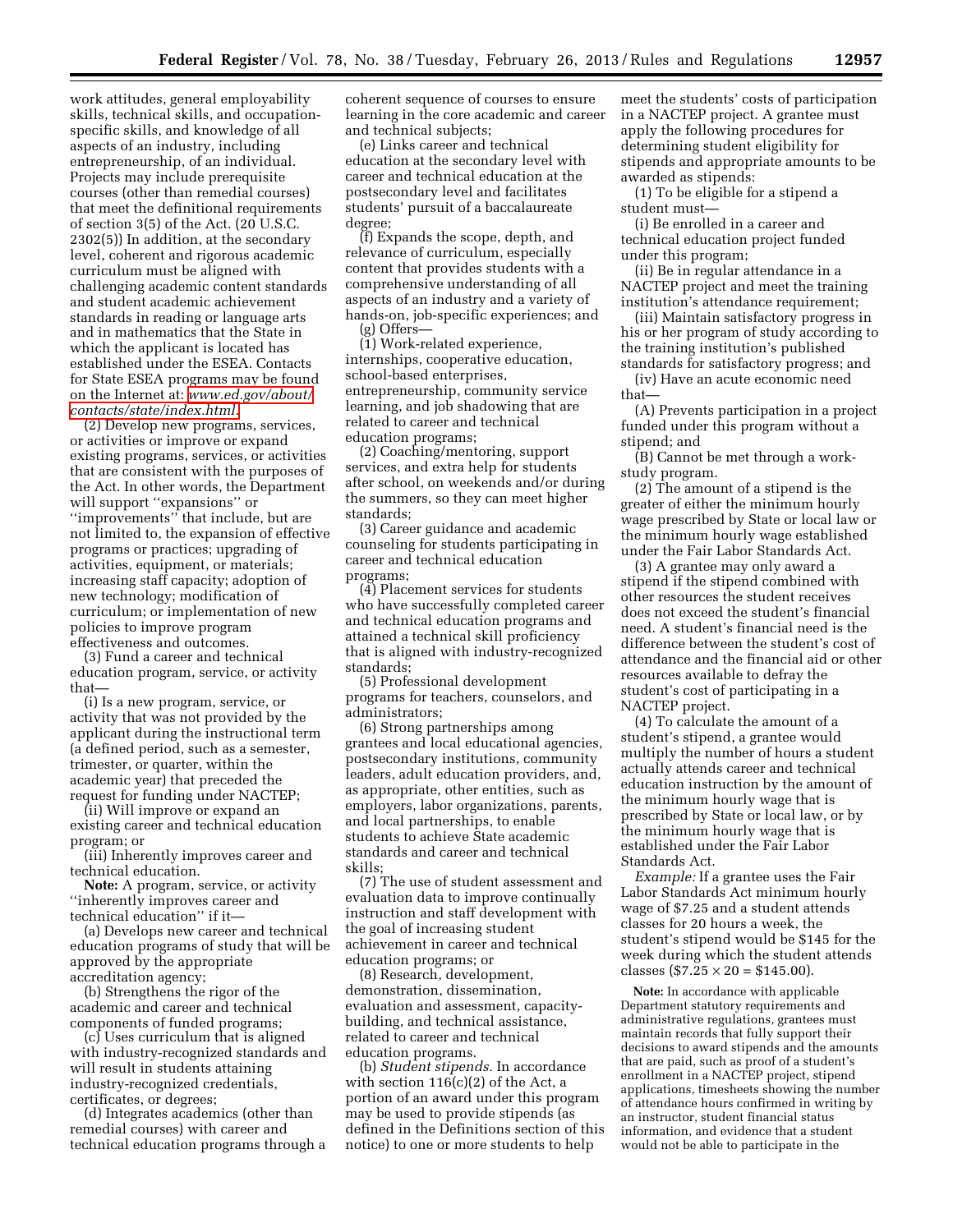NACTEP project without a stipend. (20 U.S.C. 1232f; 34 CFR 75.700–75.702; 75.730; and 75.731)

(5) An eligible student may receive a stipend when taking a course for the first time. However, generally a stipend may not be provided to a student who has already taken, completed, and had the opportunity to benefit from a course and is merely repeating the course.

(6) An applicant must include in its application the procedure it intends to use to determine student eligibility for stipends and stipend amounts, and its oversight procedures for the awarding and payment of stipends.

(c) *Direct assistance to students.* A grantee may provide direct assistance to students if the following conditions are met:

(1) The recipient of the direct assistance is an individual who is a member of a special population and who is participating in the grantee's NACTEP project.

(2) The direct assistance is needed to address barriers to the individual's successful participation in that project.

(3) The direct assistance is part of a broader, more generally focused program or activity to address the needs of an individual who is a member of a special population.

**Note:** Direct assistance to individuals who are members of special populations is not, by itself, a ''program or activity for special populations.''

(4) The grant funds used for direct assistance must be expended to supplement, and not supplant, assistance that is otherwise available from non-Federal sources. (20 U.S.C. 2391(a)) For example, generally, a postsecondary educational institution could not use NACTEP funds to provide child care for single parents if non-Federal funds previously were made available for this purpose, or if non-Federal funds are used to provide child care services for single parents participating in non-career and technical education programs and these services otherwise would have been available to career and technical education students in the absence of NACTEP funds.

(5) In determining how much of the NACTEP grant funds it will use for direct assistance to an eligible student, a grantee must consider whether the specific services to be provided are a reasonable and necessary cost of providing career and technical education programs for special populations. However, the Assistant Secretary does not envision a circumstance in which it would be a reasonable and necessary expenditure of NACTEP project funds for a grantee to use a majority of a project's budget to pay direct assistance to students, in lieu of providing the students served by the project with career and technical education.

#### **III. Additional Final Requirements**

(a) *Career and technical education agreement.* Any applicant that is not proposing to provide career and technical education directly to its students and proposes instead to use NACTEP funds to pay one or more qualified educational entities to provide education to its students must include with its application a written career and technical education agreement between the applicant and that entity. This written agreement must describe the commitment between the applicant and each educational entity and must include, at a minimum, a statement of the responsibilities of the applicant and the entity. The agreement must be signed by the appropriate individuals on behalf of each party, such as the authorizing official or president of a tribe or tribal organization, a college president, or a college dean.

(b) *Evaluation Requirements.* To help ensure the high quality of NACTEP projects and the achievement of the goals and purposes of section 116 of the Act, each grantee must budget for and conduct an ongoing evaluation of the effectiveness of its NACTEP project. An independent evaluator must conduct the evaluation. The evaluation must—

(1) Be appropriate for the project and be both formative and summative in nature;

(2) Include—

(i) Applicable performance measures for NACTEP;

(ii) Qualitative and quantitative data with respect to—

(A) Academic and career and technical competencies demonstrated by the participants and the number and kinds of academic and work credentials acquired by individuals, including participation in programs providing skill proficiency assessments, industry certifications, or training at the associate degree level that is articulated with an advanced degree option;

(B) Enrollment, completion, and placement of participants by gender for each occupation for which training was provided;

(C) Job or work skill attainment or enhancement, including participation in apprenticeship and work-based learning programs, and student progress in achieving technical skill proficiencies necessary to obtain employment in the field for which the student has been prepared, including attainment or

enhancement of technical skills in the industry the student is preparing to enter;

(D) Activities during the formative stages of the project to help guide and improve the project, as well as a summative evaluation that includes recommendations for disseminating information on project activities and results;

(E) The number and percentage of students who obtained industryrecognized credentials, certificates, or degrees;

(F) If available, the outcomes of students' technical assessments, by type and scores; and

(G) The rates of attainment of a proficiency credential or certificate, in conjunction with a secondary school diploma.

(3) Measure the effectiveness of the project, including—

(i) A comparison between the intended and observed results; and

(ii) A demonstration of a clear link between the observed results and the specific treatment given to project participants;

(4) Measure the extent to which information about or resulting from the project was disseminated at other sites, such as through the grantee's development and use of guides or manuals that provide step-by-step directions for practitioners to follow when initiating similar efforts; and

(5) Measure the long-term impact of the project, such as, follow-up data on students' employment, sustained employment, promotions, and further/ continuing education or training, or the impact the project had on tribal economic development or career and technical education activities offered by tribes.

*Final Definitions:* 

The Assistant Secretary for Vocational and Adult Education announces the following definitions for program terms not defined in the Act, by crossreferences in the Act to other Federal statutes, or in the Education Department General Administrative Regulations:

*Acute economic need* means an income that is at or below the national poverty level according to the latest available data from the U.S. Department of Commerce or the U.S. Department of Health and Human Services Poverty Guidelines.

*Direct assistance to students* means tuition, dependent care, transportation, books, and supplies that are necessary for a student to participate in a project funded under this program.

*Stipend* means a subsistence allowance for a student that is necessary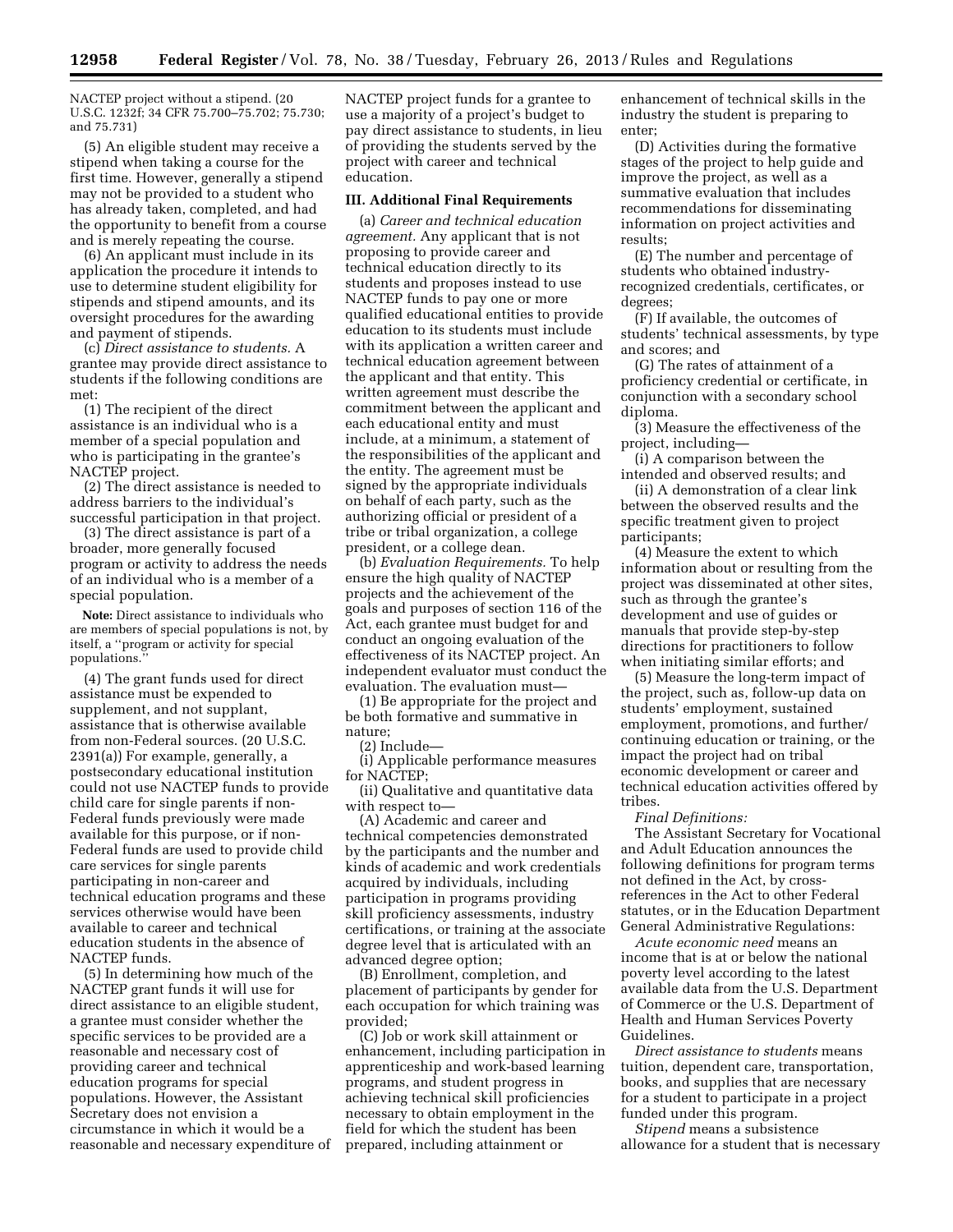for the student to participate in a project funded under this program.

*Final Selection Criteria:*  The Assistant Secretary for Vocational and Adult Education announces the following selection criteria for evaluating an application under this program. We may apply one or more of these criteria in any year in which this program is in effect. We will announce the maximum possible points assigned to each criterion in the notice inviting applications, in the application package, or both.

(a) *Need for project.* In determining the need for the proposed project, we consider the extent of the need for the services to be provided or the activities to be carried out by the proposed project, as evidenced by data on such phenomena as local labor market demand or occupational trends, or from surveys, recommendations from accrediting agencies, or tribal economic development plans.

(b) *Significance.* In determining the significance of the proposed project, we consider the following factors:

(1) The potential contribution of the proposed project toward increasing the understanding of educational needs, issues, or strategies for providing career and technical education to American Indians and Alaska Natives.

(2) The likelihood that the proposed project will result in system change or improvement in the applicant's educational program as evidenced by the types of training and activities identified in the project application.

(3) The extent to which the proposed project is likely to build local capacity to provide, improve, or expand services that address the career and technical needs of the target population.

(c) *Quality of the project design.* In determining the quality of the design of the proposed project, we consider the following factors:

(1) The extent to which goals, objectives, and outcomes are clearly specified and measurable (e.g., identification of the requirements for each course of study to be provided under the project, the technical skill proficiencies to be taught and the industry-recognized standards or competency assessments to be used, including related training areas and a description of the industry certifications, credentials, certificates, or degrees that students may earn; expected enrollments, completions, and student placements in jobs, military specialties, and continuing education/ training opportunities in each career training area; the number of teachers, counselors, and administrators to be trained).

(2) The extent to which the design of the proposed project is appropriate to, and will successfully address, the needs of the target population or other identified needs, as evidenced by the applicant's description of programs and activities that align with the target population's needs.

(3) The extent to which the design for implementing and evaluating the proposed project plans for and is likely to result in the development of information that will guide possible dissemination of information on project practices, activities, or strategies, including information about the effectiveness of the approach or strategies employed by the project, planned dissemination activities, the kind of practices, activities, or strategies to be disseminated, the target audience for the dissemination of such practices, activities, or strategies, and the proposed uses for such disseminated practices, activities, or strategies.

(4) The extent to which the proposed project will establish linkages with or will be coordinated with similar or related efforts, and with community, State, or Federal resources, where such opportunities and resources exist.

(d) *Quality of project services.* In determining the quality of the services to be provided by the proposed project, we consider the following factors:

(1) The extent to which the training or professional development services to be provided by the proposed project would be of sufficient quality, intensity, and duration to lead to improvements in practice among the project staff and instructors, including the extent to which the proposed training and professional development plans address ways in which learning gaps will be addressed and how continuous review of performance will be conducted to identify training needs.

(2) The extent to which the services to be provided by the proposed project will create opportunities for students to receive an industry-recognized credential; become employed in highskill, high-wage, and high-demand occupations; or both.

(3) The extent to which the services proposed in the project will create opportunities for students to acquire technical skill proficiencies, industry certifications, or the skills identified by State or industry-recognized career and technical education programs or professions. In describing the services, there must be a clear link between the services and the skill proficiencies, industry certifications, credentials, certificates, or degrees that students may earn.

(e) *Quality of project personnel.* In determining the quality of project personnel, we consider the following factors:

(1) The extent to which the applicant encourages applications for employment from persons who are members of groups that have traditionally been underrepresented based on race, color, national origin, gender, age, or disability.

(2) The qualifications, including relevant training, expertise, and experience, of the project director, key personnel, and project consultants.

(3) The extent to which the project will use instructors who are certified to teach in the field in which they will provide instruction.

(f) *Adequacy of resources.* In determining the adequacy of resources for the proposed project, we consider the following factors:

(1) The adequacy of support, including facilities, equipment, supplies, and other resources, from the applicant organization(s) and the tribal entity or entities to be served.

(2) The extent to which the budget is adequate and costs are reasonable in relation to the objectives of the proposed project.

(3) The relevance and demonstrated commitment (e.g., through written career and technical education agreements, memoranda of understanding, letters of support and commitment, or commitments to employ project participants, as appropriate) of the applicant, members of the consortium, local employers, or tribal entities to be served by the project.

(4) The potential for continued support of the project after Federal funding ends.

(g) *Quality of the management plan.*  In determining the quality of the management plan for the proposed project, we consider the following factors:

(1) The adequacy of the management plan to achieve the objectives of the proposed project on time and within budget, including clearly defined responsibilities, timelines, and the milestones and performance standards for accomplishing project tasks.

(2) The extent to which the time commitments of the project director and other key project personnel are appropriate and adequate to meet the objectives of the proposed project.

(3) The adequacy of mechanisms for ensuring high-quality products and services from the proposed project.

(h) *Quality of the project evaluation.*  In determining the quality of the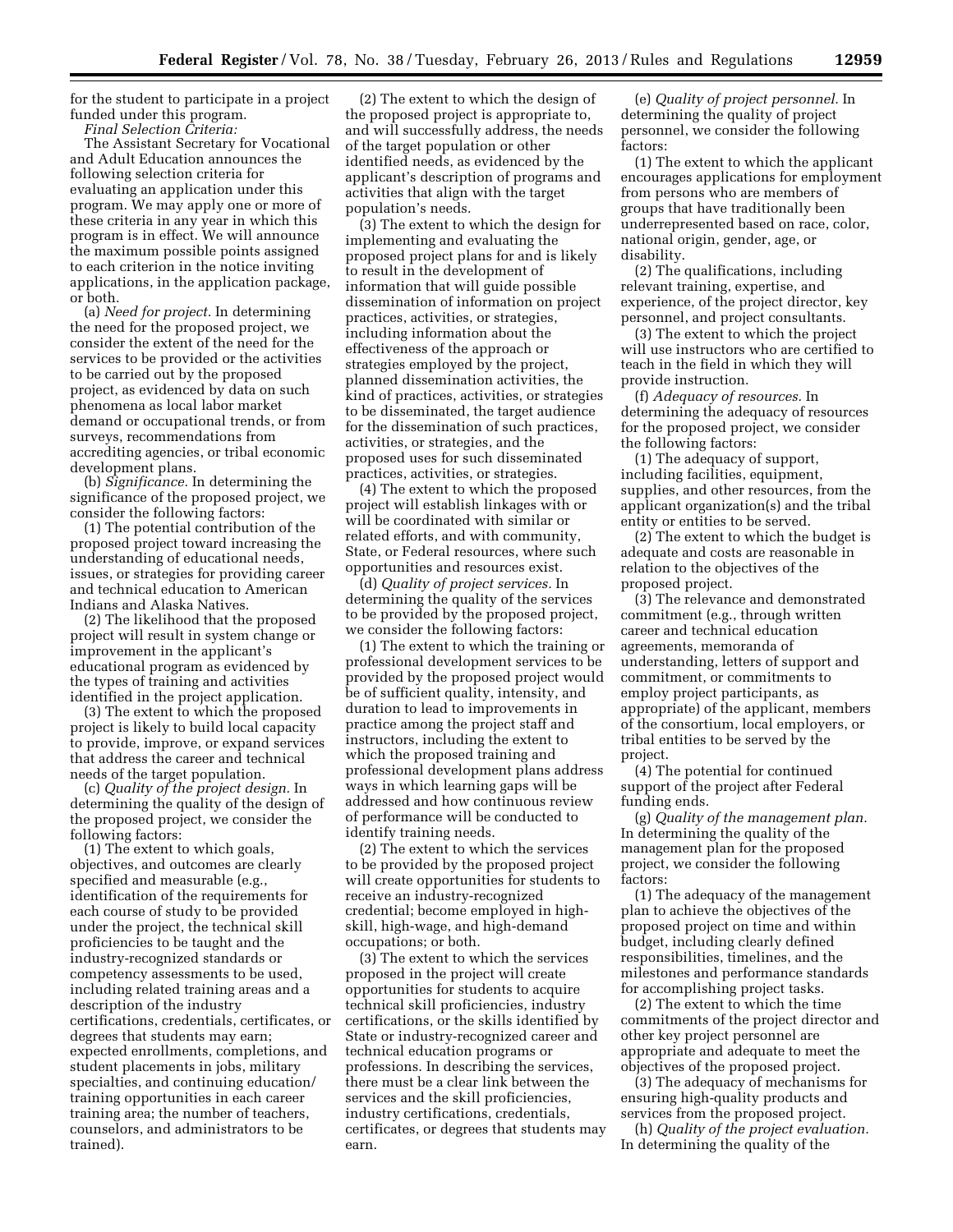evaluation, we consider the following factors:

(1) The extent to which the methods of evaluation proposed by the grantee are thorough, feasible, and appropriate to the goals, objectives, and outcomes of the proposed project.

(2) The extent to which the methods of evaluation include the use of objective performance measures that are clearly related to the intended outcomes of the project and the Government Performance and Results Act of 1993 (GPRA) performance measures, and will produce quantitative and qualitative data, to the extent possible.

(3) The extent to which the methods of the evaluation include processes that consider the validity and integrity of data collection and analysis; accessibility of appropriate and timely data; accurate descriptions of performance; collection processes that yield unbiased, unprejudiced, and impartial data results; and the extent to which representation of the data clearly communicates an accurate picture of performance.

(4) The extent to which the methods of evaluation will provide performance feedback and continuous improvement toward achieving intended outcomes.

(5) The quality of the evaluation to be conducted by an external evaluator with the necessary background and technical expertise to carry out the evaluation.

#### Additional Selection Factors

In accordance with the requirement in section 116(e) of the Act, we have included the following additional selection factors and will award additional points to any application addressing the following factors, as indicated.

We will award—

(a) Up to 10 additional points to applications that propose exemplary approaches that involve, coordinate with, or encourage tribal economic development plans; and

(b) Five points to applications from tribally controlled colleges or universities that—

(1) Are accredited or are candidates for accreditation by a nationally recognized accreditation organization as an institution of postsecondary career and technical education; or

(2) Operate career and technical education programs that are accredited or are candidates for accreditation by a nationally recognized accreditation organization and issue certificates for completion of career and technical education programs (20 U.S.C. 2326(e)).

This notice does not preclude us from proposing additional priorities, requirements, definitions, or selection

criteria, subject to meeting applicable rulemaking requirements.

**Note:** This notice does *not* solicit applications. In any year in which we choose to use one or more of these requirements, definitions, and selection criteria, we invite applications through a notice in the **Federal Register**.

## **Executive Orders 12866 and 13563**

#### *Regulatory Impact Analysis*

Under Executive Order 12866, the Secretary must determine whether this regulatory action is ''significant'' and, therefore, subject to the requirements of the Executive order and subject to review by the Office of Management and Budget (OMB). Section 3(f) of Executive Order 12866 defines a ''significant regulatory action'' as an action likely to result in a rule that may—

(1) Have an annual effect on the economy of \$100 million or more, or adversely affect a sector of the economy, productivity, competition, jobs, the environment, public health or safety, or State, local or tribal governments or communities in a material way (also referred to as an ''economically significant'' rule);

(2) Create serious inconsistency or otherwise interfere with an action taken or planned by another agency;

(3) Materially alter the budgetary impacts of entitlement grants, user fees, or loan programs or the rights and obligations of recipients thereof; or

(4) Raise novel legal or policy issues arising out of legal mandates, the President's priorities, or the principles stated in the Executive order.

This final regulatory action is not a significant regulatory action subject to review by OMB under section 3(f) of Executive Order 12866.

We have also reviewed this final regulatory action under Executive Order 13563, which supplements and explicitly reaffirms the principles, structures, and definitions governing regulatory review established in Executive Order 12866. To the extent permitted by law, Executive Order 13563 requires that an agency—

(1) Propose or adopt regulations only upon a reasoned determination that their benefits justify their costs (recognizing that some benefits and costs are difficult to quantify);

(2) Tailor its regulations to impose the least burden on society, consistent with obtaining regulatory objectives and taking into account—among other things and to the extent practicable—the costs of cumulative regulations;

(3) In choosing among alternative regulatory approaches, select those approaches that maximize net benefits

(including potential economic, environmental, public health and safety, and other advantages; distributive impacts; and equity);

(4) To the extent feasible, specify performance objectives, rather than the behavior or manner of compliance a regulated entity must adopt; and

(5) Identify and assess available alternatives to direct regulation, including economic incentives—such as user fees or marketable permits—to encourage the desired behavior, or provide information that enables the public to make choices.

Executive Order 13563 also requires an agency ''to use the best available techniques to quantify anticipated present and future benefits and costs as accurately as possible.'' The Office of Information and Regulatory Affairs of OMB has emphasized that these techniques may include ''identifying changing future compliance costs that might result from technological innovation or anticipated behavioral changes.''

We are issuing these final requirements, definitions, and selection criteria only on a reasoned determination that their benefits would justify their costs. In choosing among alternative regulatory approaches, we selected those approaches that maximize net benefits. Based on the analysis that follows, the Department believes that this regulatory action is consistent with the principles in Executive Order 13563.

We also have determined that this regulatory action does not unduly interfere with tribal governments in the exercise of their governmental functions.

In accordance with both Executive orders, the Department has assessed the potential costs and benefits, both quantitative and qualitative, of this regulatory action. The potential costs are those resulting from statutory requirements and those we have determined as necessary for administering the Department's programs and activities.

*Accessible Format:* Individuals with disabilities can obtain this document in an accessible format (e.g., braille, large print, audiotape, or compact disc) on request to the contact persons listed under **FOR FURTHER INFORMATION CONTACT**.

*Electronic Access to This Document:*  The official version of this document is the document published in the **Federal Register**. Free Internet access to the official edition of the **Federal Register**  and the Code of Federal Regulations is available via the Federal Digital System at: *[www.gpo.gov/fdsys.](http://www.gpo.gov/fdsys)* At this site you